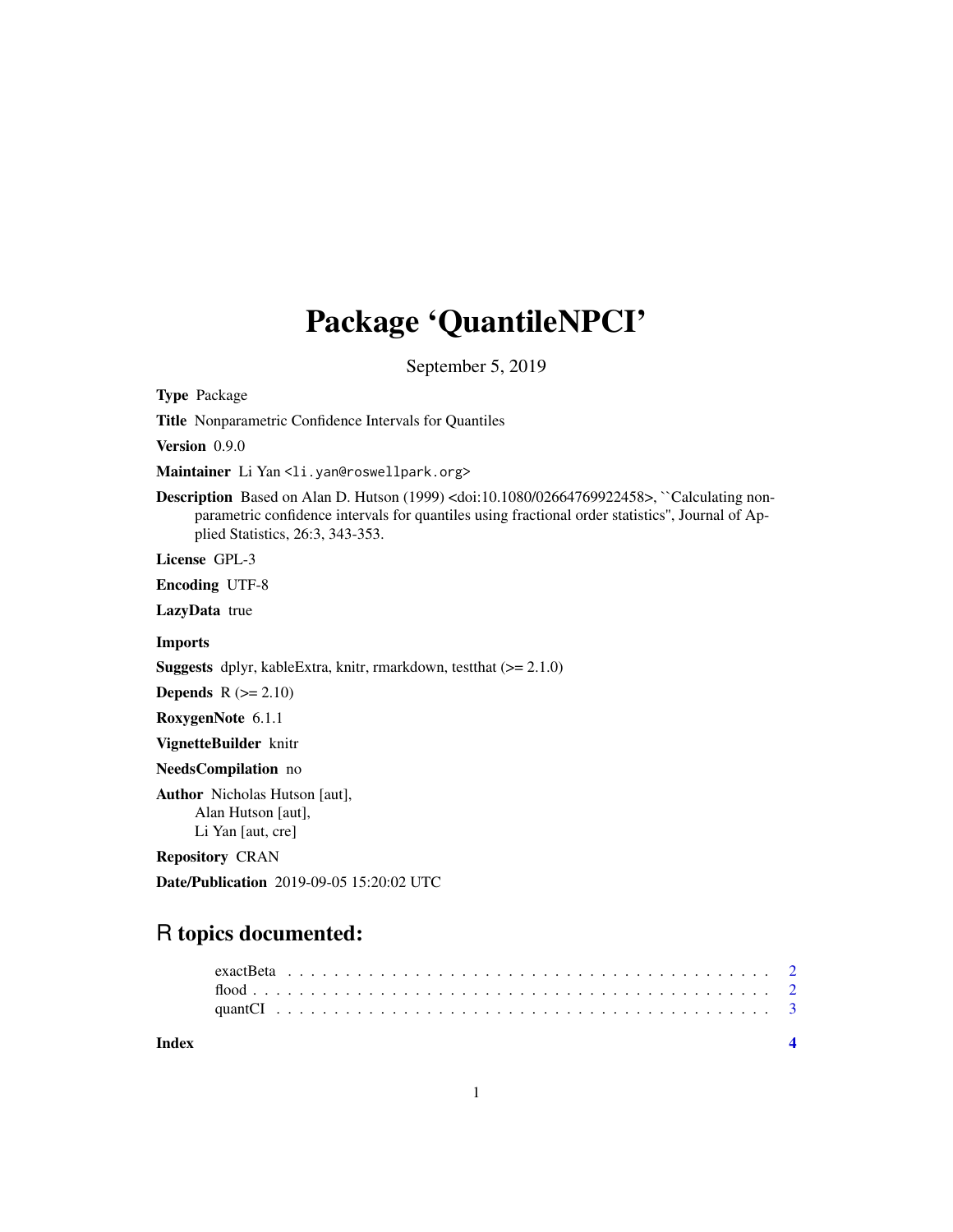<span id="page-1-0"></span>

#### Description

Calculate lower and upper CI of a given quantile using exact method, based on beta distribution

#### Usage

exactBeta(n, q, alpha)

#### Arguments

| n     | sample size                |
|-------|----------------------------|
| q     | quantile                   |
| alpha | desired significance level |

#### Value

a list of the lower and upper confidence limit of the quantiles.Values are between [0,1]

| u1 | lower confidence limit of the quantile. |
|----|-----------------------------------------|
| u2 | upper confidence limit of the quantile  |

#### Examples

QuantileNPCI:::exactBeta(25, 0.5, 0.05)

flood *The flood rate of Feature River and Blackstone River.*

#### Description

A dataset containing the flood rate data, as presented in Hutson 1999 paper. Original source: Pericchi and Rodreiguez-Iturbe (1995)

#### Usage

flood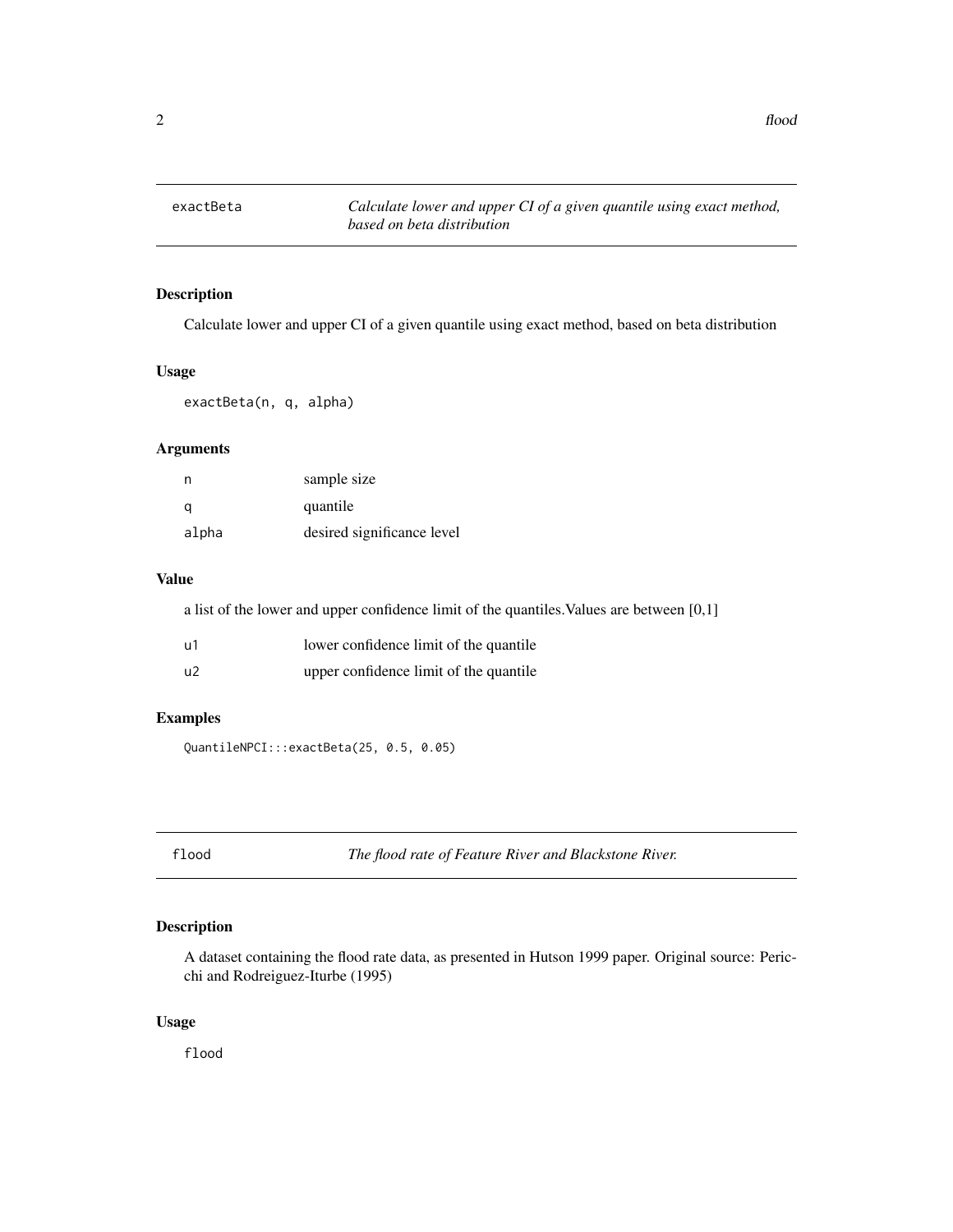#### <span id="page-2-0"></span>quantCI 3

#### Format

A data frame with 96 rows and 3 variables:

loc River name year year of the record discharge flood discharge rate

quantCI *quantCI*

#### Description

Calculate nonparametric confidence intervals for quantiles using fractional order statistics,

#### Usage

quantCI(x, q, alpha, method)

#### Arguments

| X      | vector of data                                                                                  |
|--------|-------------------------------------------------------------------------------------------------|
| q      | the quantile                                                                                    |
| alpha  | the significance level                                                                          |
| method | the method used for calculate the confidence interval. Options are "exact" or<br>"approximate". |

#### Value

returns a list of 5 values:

| u1             | the lower confidence limit of the quantile |
|----------------|--------------------------------------------|
| u <sup>2</sup> | the upper confidence limit of the quantile |
| lower.ci       | the estimated x value at u1                |
| qx             | the estimate x value of at the quantile q  |
| upper.ci       | the estimated x value at u2                |

#### Author(s)

Nicholas Hutson

#### Examples

 $x \leftarrow c(3.5, 2.4, 2.1, 1.3, 1.2, 2.2, 2.6, 4.2)$ quantCI(x,  $q=0.5$ , alpha=0.05, method = "exact")